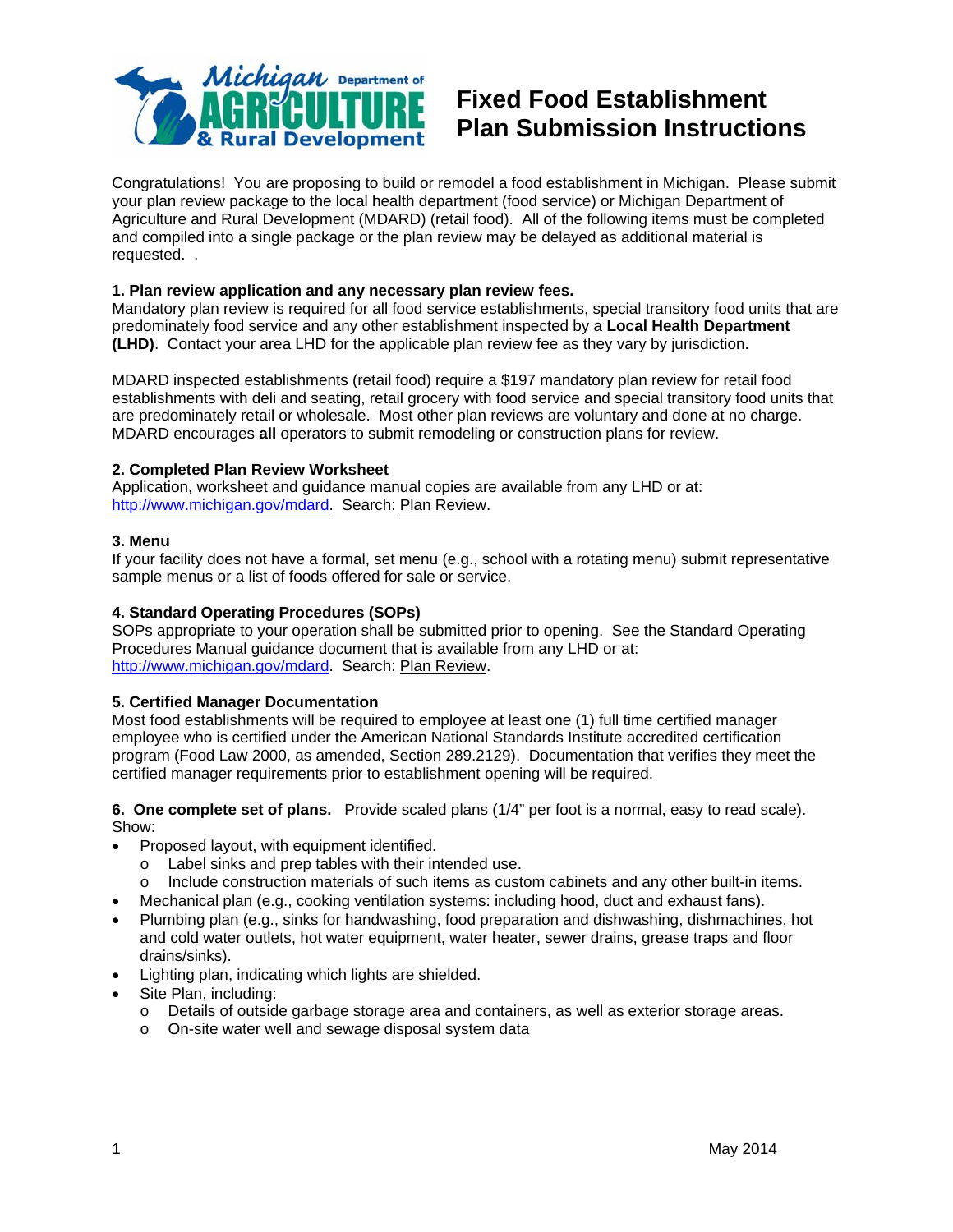## **7. Specifications**

- Include manufacturer's specifications for each piece of equipment. Minimum information for each piece of equipment includes the following (note: the manufacturer's specification or "cut" sheet typically provides most of this information):
	- o Type
	- o Manufacturer
	- o Model number
	- o Dimensions
	- o Performance capacity
	- $\circ$  Indicate how equipment will be installed (e.g., on leg or wheels, fixed or flexible utility connections)
	- o Indicate which items are used equipment and what equipment is NSF approved or equivalent.
	- o Sanitation Standard Operating Procedures (SSOPs): Include any available cleaning and maintenance instructions for food processing, cutting and grinding equipment.